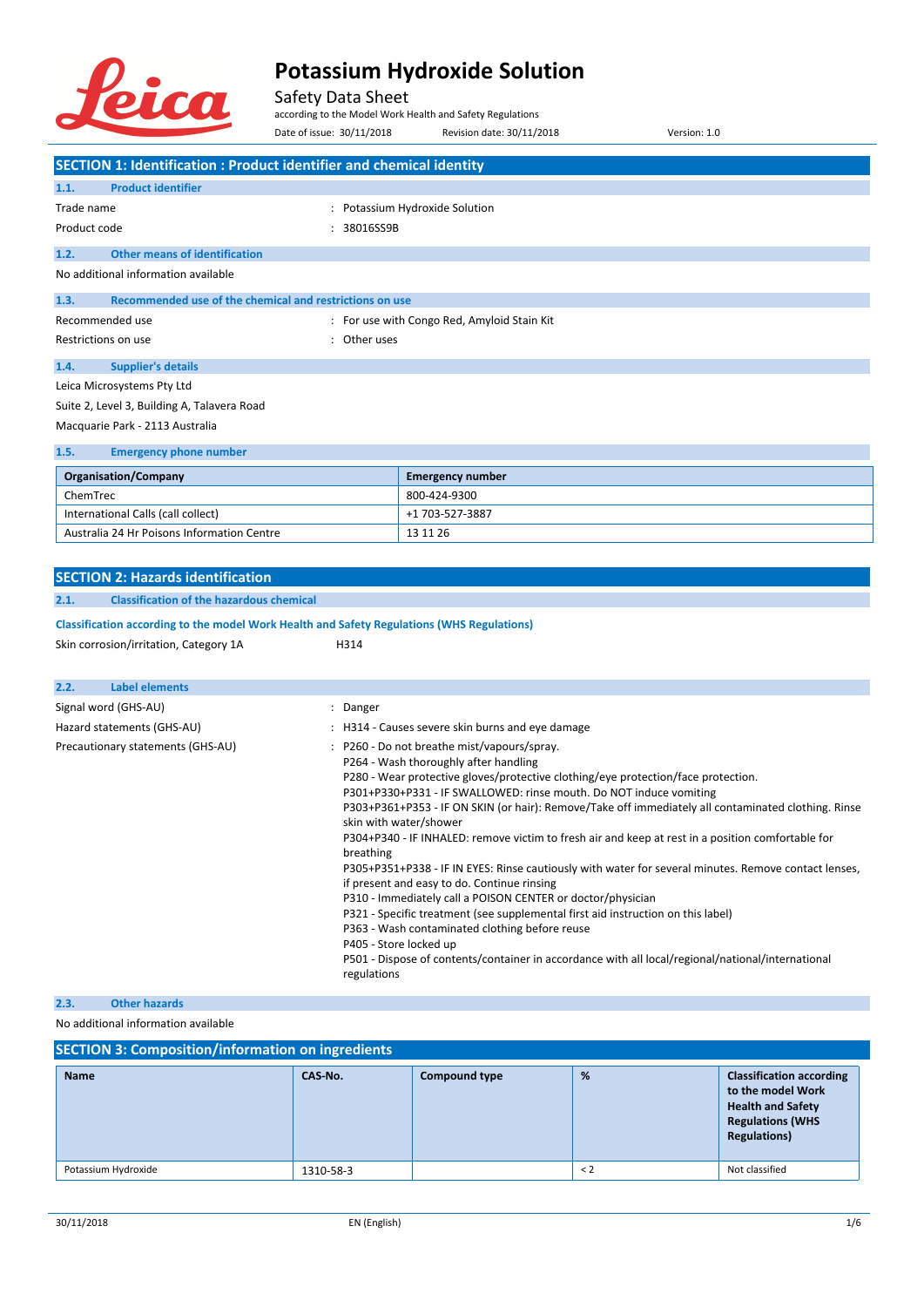### Safety Data Sheet

according to the Model Work Health and Safety Regulations

|                    | <b>SECTION 4: First aid measures</b>                           |                                    |                                                                                |                                                                                                       |
|--------------------|----------------------------------------------------------------|------------------------------------|--------------------------------------------------------------------------------|-------------------------------------------------------------------------------------------------------|
| 4.1.               | <b>Description of first aid measures</b>                       |                                    |                                                                                |                                                                                                       |
|                    | First-aid measures general                                     |                                    | : Call a physician immediately.                                                |                                                                                                       |
|                    | First-aid measures after inhalation                            |                                    | Remove person to fresh air and keep comfortable for breathing.                 |                                                                                                       |
|                    | First-aid measures after skin contact                          |                                    | immediately.                                                                   | Rinse skin with water/shower. Remove/Take off immediately all contaminated clothing. Call a physician |
|                    | First-aid measures after eye contact                           |                                    | Continue rinsing. Call a physician immediately.                                | Rinse cautiously with water for several minutes. Remove contact lenses, if present and easy to do.    |
|                    | First-aid measures after ingestion                             |                                    | : Rinse mouth. Do not induce vomiting. Call a physician immediately.           |                                                                                                       |
| 4.2.               | <b>Symptoms caused by exposure</b>                             |                                    |                                                                                |                                                                                                       |
|                    | Symptoms/effects after skin contact                            |                                    | : Burns.                                                                       |                                                                                                       |
|                    | Symptoms/effects after eye contact                             |                                    | : Serious damage to eyes.                                                      |                                                                                                       |
|                    | Symptoms/effects after ingestion                               |                                    | : Burns.                                                                       |                                                                                                       |
| 4.3.               |                                                                |                                    | Indication of any immediate medical attention and special treatment needed     |                                                                                                       |
|                    | Other medical advice or treatment                              |                                    | : Treat symptomatically.                                                       |                                                                                                       |
|                    | <b>SECTION 5: Firefighting measures</b>                        |                                    |                                                                                |                                                                                                       |
| 5.1.               | <b>Extinguishing media</b>                                     |                                    |                                                                                |                                                                                                       |
|                    | Suitable extinguishing media                                   |                                    | : Water spray. Dry powder. Foam. Carbon dioxide.                               |                                                                                                       |
| 5.2.               | Special hazards arising from the substance or mixture          |                                    |                                                                                |                                                                                                       |
|                    | No additional information available                            |                                    |                                                                                |                                                                                                       |
| 5.3.               | Special protective equipment and precautions for fire-fighters |                                    |                                                                                |                                                                                                       |
|                    | Protection during firefighting                                 |                                    | apparatus. Complete protective clothing.                                       | : Do not attempt to take action without suitable protective equipment. Self-contained breathing       |
|                    | <b>SECTION 6: Accidental release measures</b>                  |                                    |                                                                                |                                                                                                       |
| 6.1.               |                                                                |                                    | Personal precautions, protective equipment and emergency procedures            |                                                                                                       |
| 6.1.1.             |                                                                |                                    |                                                                                |                                                                                                       |
|                    | For non-emergency personnel<br>Emergency procedures            |                                    |                                                                                | : Ventilate spillage area. Avoid contact with skin and eyes. Do not breathe mist/vapours/spray.       |
|                    |                                                                |                                    |                                                                                |                                                                                                       |
| 6.1.2.             | For emergency responders                                       |                                    |                                                                                |                                                                                                       |
|                    | Protective equipment                                           |                                    | section 8: "Exposure controls/personal protection".                            | Do not attempt to take action without suitable protective equipment. For further information refer to |
| 6.2.               | <b>Environmental precautions</b>                               |                                    |                                                                                |                                                                                                       |
|                    | Avoid release to the environment.                              |                                    |                                                                                |                                                                                                       |
| 6.3.               | Methods and material for containment and cleaning up           |                                    |                                                                                |                                                                                                       |
|                    | Methods for cleaning up                                        |                                    | : Take up liquid spill into absorbent material.                                |                                                                                                       |
|                    |                                                                |                                    | SECTION 7: Handling and storage, including how the chemical may be safely used |                                                                                                       |
| 7.1.               | <b>Precautions for safe handling</b>                           |                                    |                                                                                |                                                                                                       |
|                    | Precautions for safe handling                                  |                                    | mist/vapours/spray. Wear personal protective equipment.                        | : Ensure good ventilation of the work station. Avoid contact with skin and eyes. Do not breathe       |
| Hygiene measures   |                                                                |                                    | wash hands after handling the product.                                         | : Wash contaminated clothing before reuse. Do not eat, drink or smoke when using this product. Always |
| 7.2.               | Conditions for safe storage, including any incompatibilities   |                                    |                                                                                |                                                                                                       |
| Storage conditions |                                                                |                                    | : Store locked up. Store in a well-ventilated place. Keep cool.                |                                                                                                       |
|                    |                                                                |                                    |                                                                                |                                                                                                       |
|                    | <b>SECTION 8: Exposure controls/personal protection</b>        |                                    |                                                                                |                                                                                                       |
| 8.1.               | <b>Control parameters - exposure standards</b>                 |                                    |                                                                                |                                                                                                       |
|                    | Potassium Hydroxide (1310-58-3)                                |                                    |                                                                                |                                                                                                       |
| USA - ACGIH        |                                                                | ACGIH Ceiling (mg/m <sup>3</sup> ) |                                                                                | 2 mg/m <sup>3</sup>                                                                                   |
| USA - ACGIH        |                                                                | Remark (ACGIH)                     |                                                                                | URT, eye, & skin irr                                                                                  |
|                    |                                                                |                                    |                                                                                |                                                                                                       |
|                    | <b>Exposure limit values for the other components</b>          |                                    |                                                                                |                                                                                                       |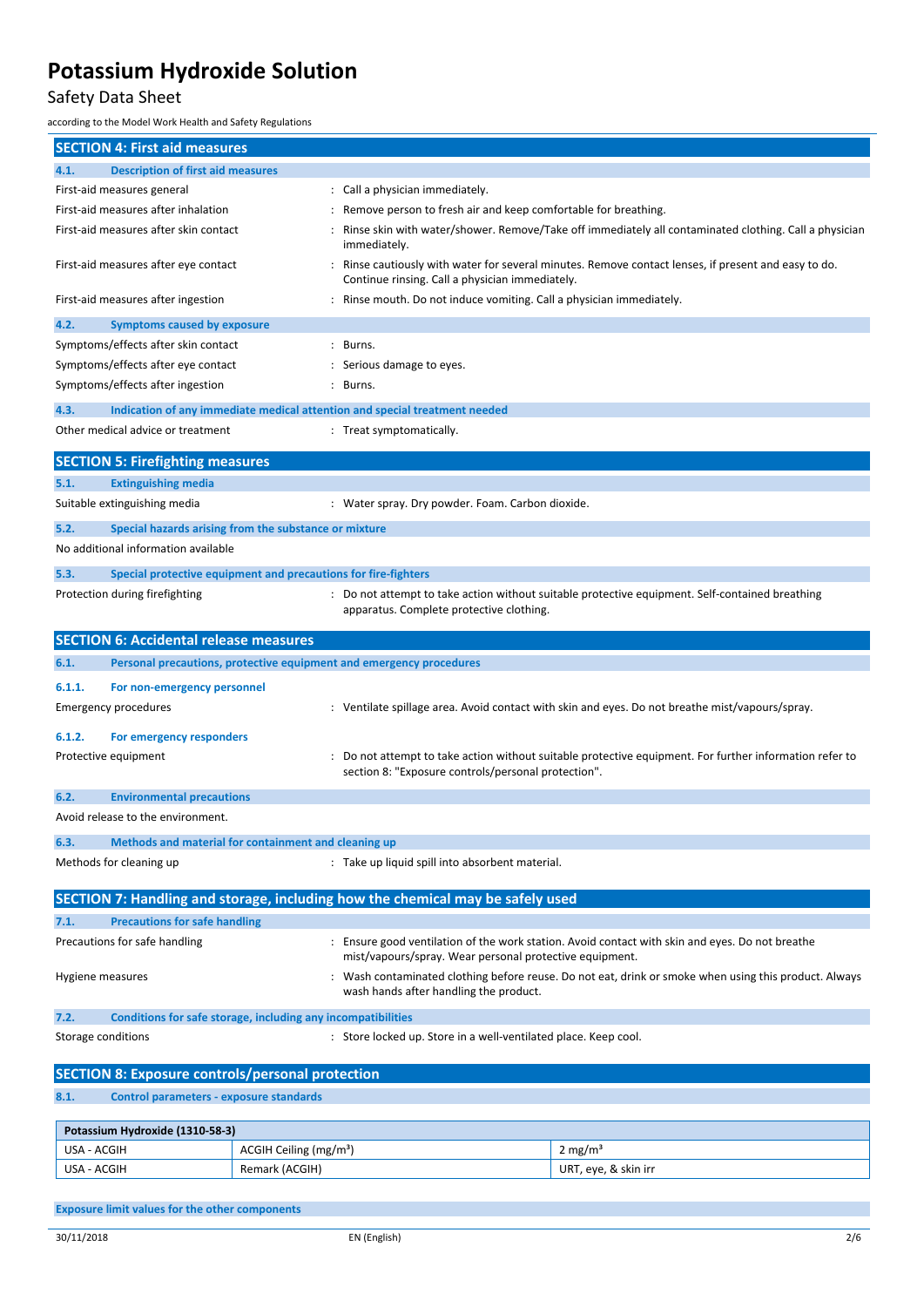### Safety Data Sheet

according to the Model Work Health and Safety Regulations

| 8.2.            | <b>Monitoring</b>                       |                                                                            |
|-----------------|-----------------------------------------|----------------------------------------------------------------------------|
|                 | No additional information available     |                                                                            |
|                 |                                         |                                                                            |
| 8.3.            | <b>Appropriate engineering controls</b> |                                                                            |
|                 | Appropriate engineering controls        | : Ensure good ventilation of the work station.                             |
|                 |                                         |                                                                            |
| 8.4.            | <b>Personal protective equipment</b>    |                                                                            |
| Hand protection |                                         | : Protective gloves                                                        |
| Eye protection  |                                         | : Safety glasses                                                           |
|                 | Skin and body protection                | : Wear suitable protective clothing                                        |
|                 | Respiratory protection                  | : In case of insufficient ventilation, wear suitable respiratory equipment |
|                 | Environmental exposure controls         | : Avoid release to the environment.                                        |

| <b>SECTION 9: Physical and chemical properties</b> |                      |                   |
|----------------------------------------------------|----------------------|-------------------|
| Physical state                                     |                      | Liquid            |
| Colour                                             |                      | Colourless        |
| Odour                                              |                      | odourless         |
| Odour threshold                                    |                      | No data available |
| pH                                                 | $\ddot{\cdot}$       | 13.5              |
| Relative evaporation rate (butylacetate=1)         |                      | No data available |
| Melting point                                      |                      | Not applicable    |
| <b>Boiling point</b>                               | $\ddot{\cdot}$       | No data available |
| Flash point                                        |                      | No data available |
| Auto-ignition temperature                          |                      | No data available |
| Flammability (solid, gas)                          | $\ddot{\phantom{a}}$ | No data available |
| Vapour pressure                                    |                      | No data available |
| Relative density                                   |                      | No data available |
| Density                                            | $\ddot{\cdot}$       | 1.05              |
| Solubility                                         |                      | No data available |
| Log Pow                                            |                      | No data available |
| Viscosity                                          |                      | No data available |
| <b>Explosive properties</b>                        |                      | No data available |
| <b>Explosive limits</b>                            |                      | No data available |
| Minimum ignition energy                            |                      | No data available |
| Fat solubility                                     |                      | No data available |

| <b>SECTION 10: Stability and reactivity</b>  |                                                                                                           |     |
|----------------------------------------------|-----------------------------------------------------------------------------------------------------------|-----|
| Reactivity                                   | : The product is non-reactive under normal conditions of use, storage and transport.                      |     |
| Chemical stability                           | : Stable under normal conditions.                                                                         |     |
| Possibility of hazardous reactions           | : No dangerous reactions known under normal conditions of use.                                            |     |
| Conditions to avoid                          | : None under recommended storage and handling conditions (see section 7).                                 |     |
| Hazardous decomposition products             | : Under normal conditions of storage and use, hazardous decomposition products should not be<br>produced. |     |
| <b>SECTION 11: Toxicological information</b> |                                                                                                           |     |
| Acute toxicity (oral)                        | : Not classified                                                                                          |     |
| Acute toxicity (dermal)                      | : Not classified                                                                                          |     |
| Acute toxicity (inhalation)                  | : Not classified                                                                                          |     |
| Skin corrosion/irritation                    | : Causes severe skin burns and eye damage.<br>pH: 13.5                                                    |     |
| 30/11/2018                                   | EN (English)                                                                                              | 3/6 |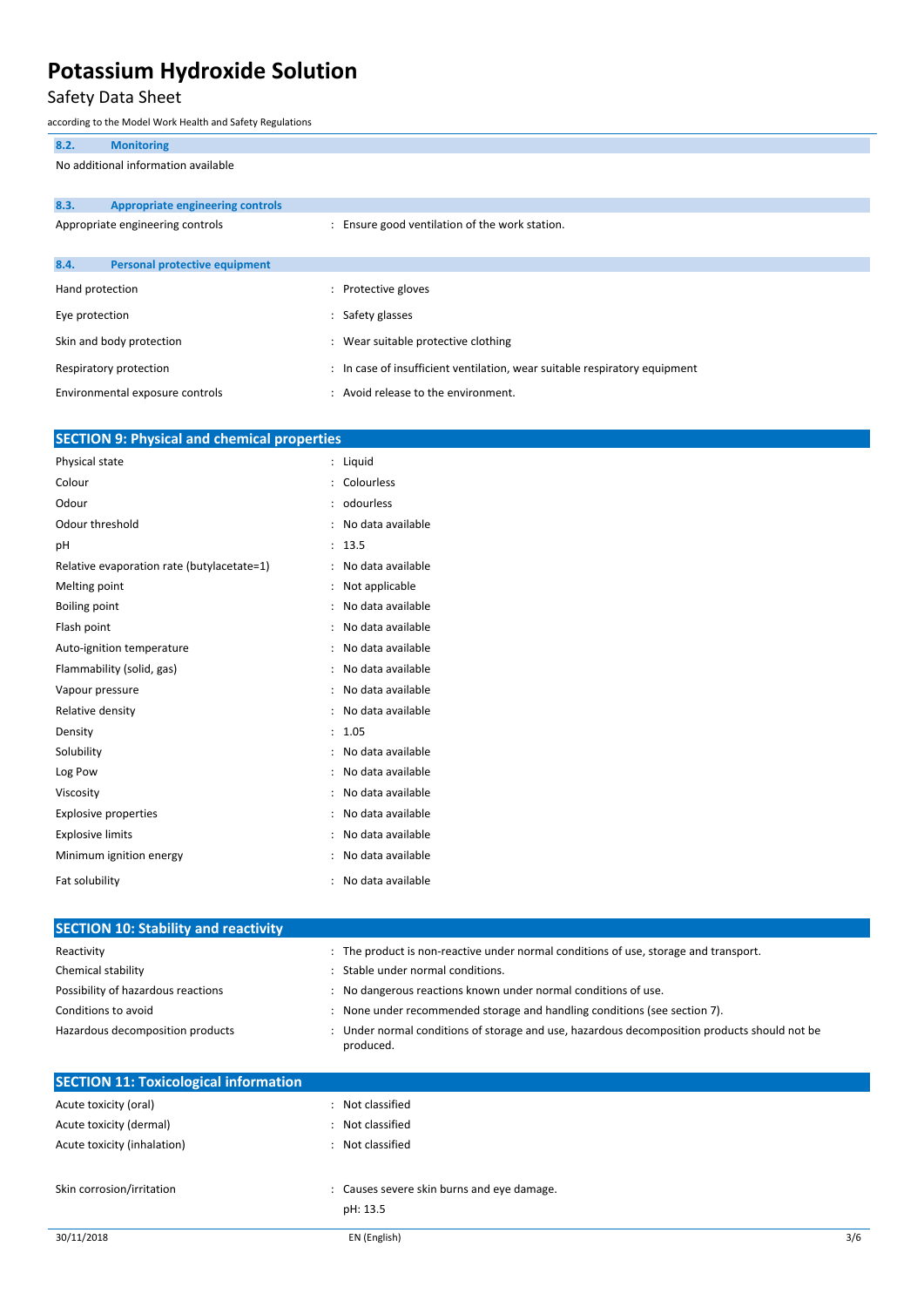### Safety Data Sheet

according to the Model Work Health and Safety Regulations

### **SECTION 12: Ecological information**

According to the National Code of Practice for the Preparation of Material Safety Data Sheets, Environmental classification information is not mandatory. Information relevant for GHS classification is available on request

| 12.1.             | <b>Ecotoxicity</b>       |                                                                                 |
|-------------------|--------------------------|---------------------------------------------------------------------------------|
| Ecology - general |                          | Before neutralisation, the product may represent a danger to aquatic organisms. |
|                   | Acute aquatic toxicity   | : Not classified                                                                |
|                   | Chronic aquatic toxicity | Not classified                                                                  |
|                   |                          |                                                                                 |
|                   |                          |                                                                                 |

| 12.2. | <b>Persistence and degradability</b> |
|-------|--------------------------------------|
|       | No additional information available  |
| 12.3. | <b>Bioaccumulative potential</b>     |
|       | No additional information available  |
| 12.4. | <b>Mobility in soil</b>              |
|       | No additional information available  |
| 42F   | Othan advance affaith                |

| 12.5.                 | Other adverse effects |                                     |
|-----------------------|-----------------------|-------------------------------------|
| Ozone                 |                       | Not classified                      |
| Other adverse effects |                       | No additional information available |

| <b>SECTION 13: Disposal considerations</b>      |                                                                                               |
|-------------------------------------------------|-----------------------------------------------------------------------------------------------|
| Waste treatment methods                         | : Dispose of contents/container in accordance with licensed collector's sorting instructions. |
| <b>SECTION 14: Transport information</b>        |                                                                                               |
| 14.1.<br><b>UN</b> number                       |                                                                                               |
| UN-No. (IMDG)                                   | : 1814                                                                                        |
| UN-No. (IATA)                                   | : 1814                                                                                        |
| 14.2.<br><b>Proper Shipping Name - Addition</b> |                                                                                               |
| Proper Shipping Name (IMDG)                     | POTASSIUM HYDROXIDE SOLUTION                                                                  |
| Proper Shipping Name (IATA)                     | Potassium hydroxide solution                                                                  |

| 14.3.       | <b>Transport hazard class(es)</b> |                |  |  |  |
|-------------|-----------------------------------|----------------|--|--|--|
| <b>IMDG</b> |                                   |                |  |  |  |
|             | Transport hazard class(es) (IMDG) | $\therefore$ 8 |  |  |  |
|             | Danger labels (IMDG)              | $\therefore$ 8 |  |  |  |
|             |                                   |                |  |  |  |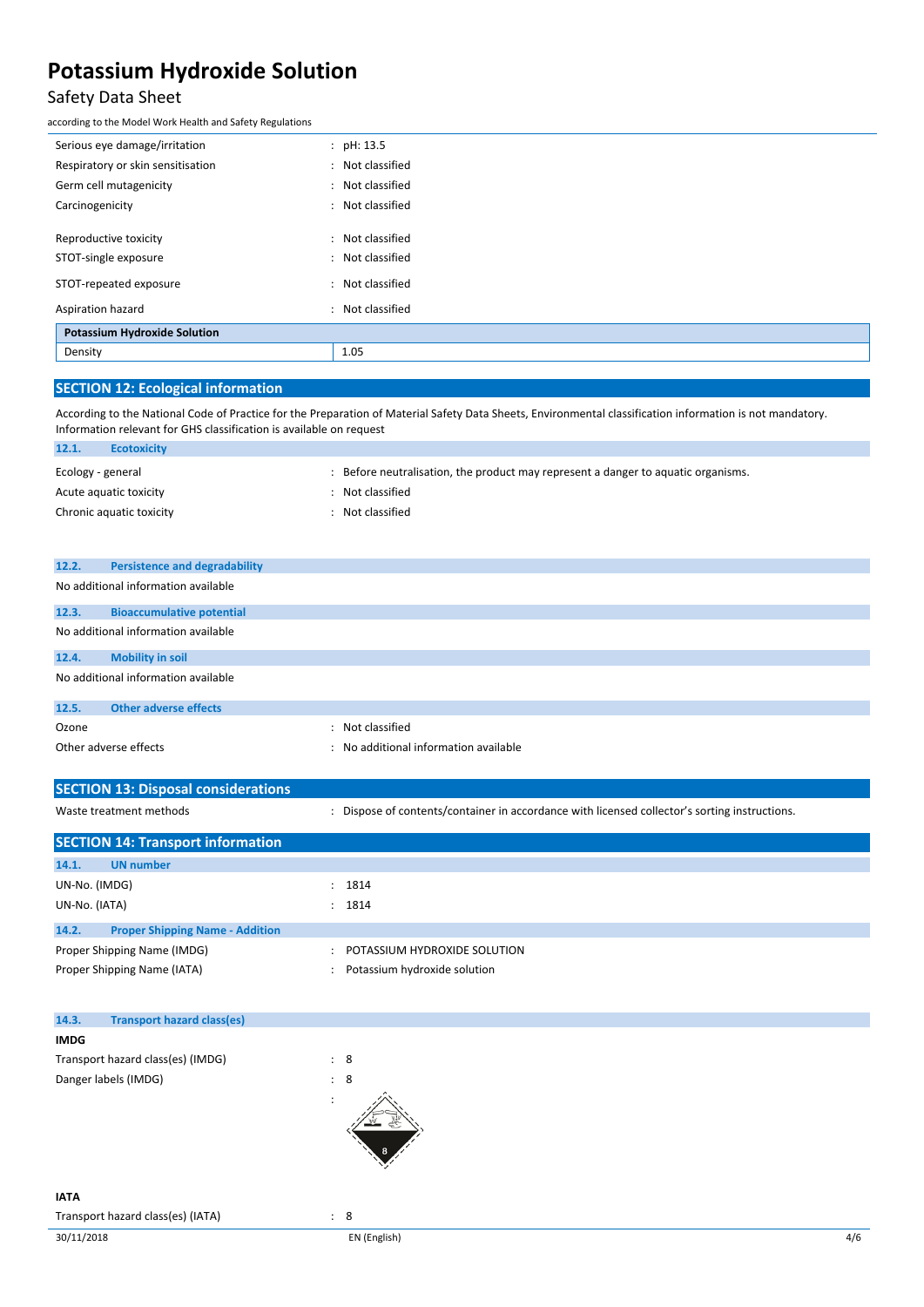### Safety Data Sheet

| ccording to the Model Work Health and Safety Regulations |                                                                                                                                                                                                           |
|----------------------------------------------------------|-----------------------------------------------------------------------------------------------------------------------------------------------------------------------------------------------------------|
| Hazard labels (IATA)                                     | : 8                                                                                                                                                                                                       |
| <b>Packing group</b><br>14.4.                            |                                                                                                                                                                                                           |
| Packing group (IMDG)                                     | $\therefore$ $\parallel$                                                                                                                                                                                  |
| Packing group (IATA)                                     | $\mathbf{L}$ $\mathbf{H}$                                                                                                                                                                                 |
| 14.5.<br><b>Environmental hazards</b>                    |                                                                                                                                                                                                           |
| Marine pollutant                                         | : No                                                                                                                                                                                                      |
| 14.6.<br><b>Special precautions for user</b>             |                                                                                                                                                                                                           |
| Specific storage requirement                             | : No data available                                                                                                                                                                                       |
| Shock sensitivity                                        | : No data available                                                                                                                                                                                       |
| 14.7.<br><b>Additional information</b>                   |                                                                                                                                                                                                           |
| Other information                                        | : No supplementary information available                                                                                                                                                                  |
| <b>Transport by road and rail</b>                        |                                                                                                                                                                                                           |
| Not applicable                                           |                                                                                                                                                                                                           |
| <b>Transport by sea</b>                                  |                                                                                                                                                                                                           |
| UN-No. (IMDG)                                            | : 1814                                                                                                                                                                                                    |
| Limited quantities (IMDG)                                | : 1L                                                                                                                                                                                                      |
| Excepted quantities (IMDG)                               | E2                                                                                                                                                                                                        |
| Packing instructions (IMDG)                              | : P001                                                                                                                                                                                                    |
| IBC packing instructions (IMDG)                          | : IBC02                                                                                                                                                                                                   |
| Tank instructions (IMDG)                                 | : T7                                                                                                                                                                                                      |
| Tank special provisions (IMDG)                           | :TP2                                                                                                                                                                                                      |
| EmS-No. (Fire)                                           | : F-A - FIRE SCHEDULE Alfa - GENERAL FIRE SCHEDULE                                                                                                                                                        |
| EmS-No. (Spillage)                                       | : S-B - SPILLAGE SCHEDULE Bravo - CORROSIVE SUBSTANCES                                                                                                                                                    |
| Stowage category (IMDG)                                  | : A                                                                                                                                                                                                       |
| Properties and observations (IMDG)                       | : Colourless liquid. Reacts with ammonium salts, evolving ammonia gas. Reacts with ammonium salts,<br>evolving ammonia gas. Causes burns to skin, eyes and mucous membranes. Reacts violently with acids. |
| Air transport                                            |                                                                                                                                                                                                           |
| UN-No. (IATA)                                            | : 1814                                                                                                                                                                                                    |
| PCA Excepted quantities (IATA)                           | $\therefore$ E2                                                                                                                                                                                           |
| PCA Limited quantities (IATA)                            | : Y840                                                                                                                                                                                                    |
| PCA limited quantity max net quantity (IATA)             | : 0.5L                                                                                                                                                                                                    |
| PCA packing instructions (IATA)                          | : 851                                                                                                                                                                                                     |
| PCA max net quantity (IATA)                              | : 1L                                                                                                                                                                                                      |
| CAO packing instructions (IATA)                          | : 855                                                                                                                                                                                                     |
| CAO max net quantity (IATA)                              | : 30L                                                                                                                                                                                                     |

**14.8. Hazchem or Emergency Action Code**

Special provisions (IATA)  $\qquad \qquad$  : A3 ERG code (IATA) : 8L

Hazchemcode **in the set of the set of the set of the set of the set of the set of the set of the set of the set of the set of the set of the set of the set of the set of the set of the set of the set of the set of the set** 

| <b>SECTION 15: Regulatory information</b> |                                                                                                |     |  |  |
|-------------------------------------------|------------------------------------------------------------------------------------------------|-----|--|--|
| 15.1.                                     | Safety, health and environmental regulations/legislation specific for the substance or mixture |     |  |  |
| No additional information available       |                                                                                                |     |  |  |
| 15.2.                                     | <b>International agreements</b>                                                                |     |  |  |
|                                           | No additional information available                                                            |     |  |  |
| 30/11/2018                                | EN (English)                                                                                   | 5/6 |  |  |